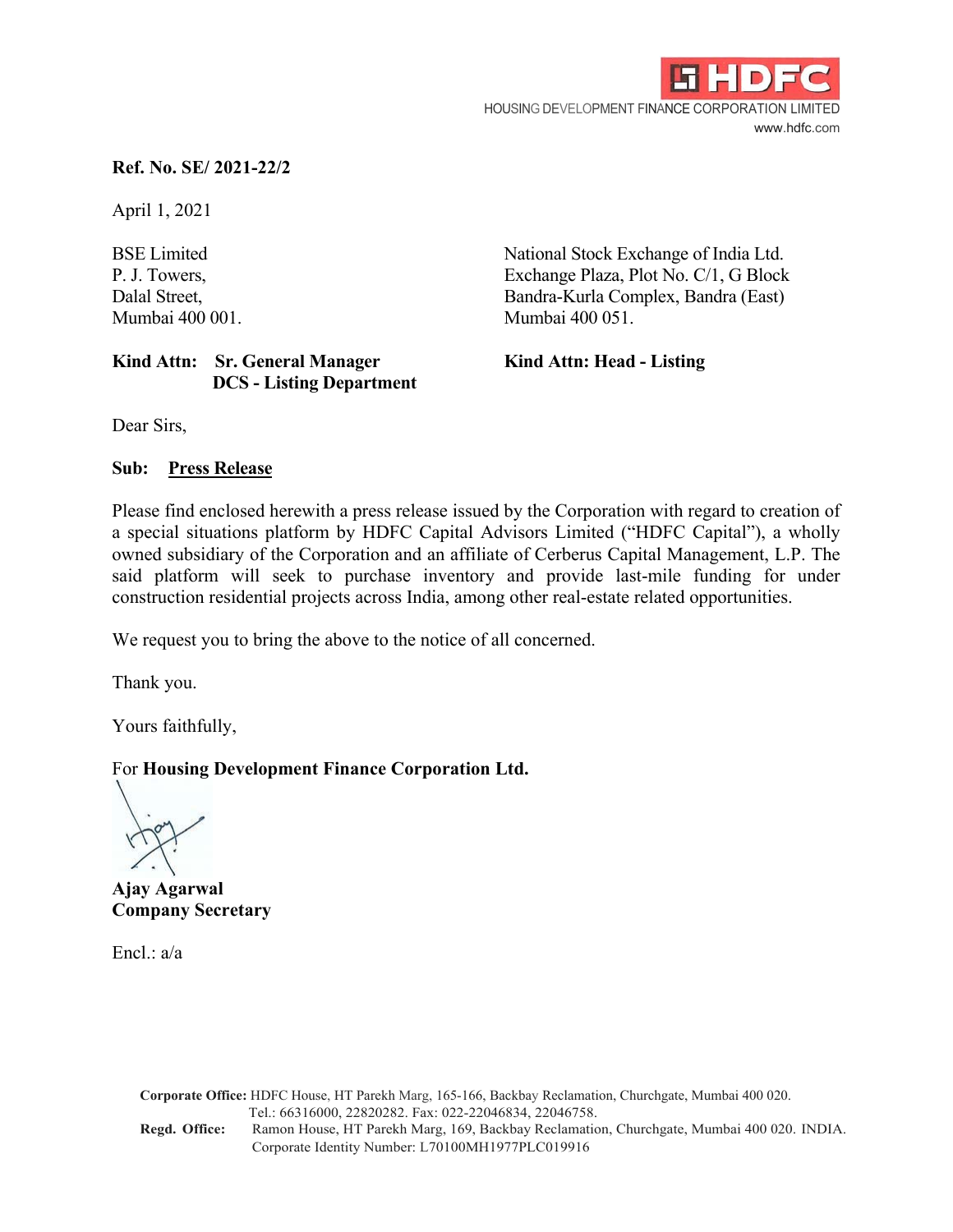# **Press Release**

## **HDFC Capital and Cerberus Partner to Form a Special Situations Platform for the Indian Residential Real Estate Sector**

**Mumbai, 1St April 2021:** HDFC Capital Advisors Limited ("HDFC Capital") and an affiliate of Cerberus Capital Management, L.P. ("Cerberus")have partnered to target the creation of a special situations platform (the "Platform") focused on high-yield opportunities in the Indian residential real estate sector. The Platform will seek to purchase inventory and provide last-mile funding for under construction residential projects across India, among other real estate-related opportunities.

The development of the Platform is in response to a series of shocks to the Indian residential real estate market that have created a significant need for capital. Many buyers have been unwilling to fund projects in advance of completion while traditional financing channels have come under severe pressure. The Platform intends to partner with quality developers to provide capital solutions and expedite project construction and completion.

"Lack of buyer confidence in the ability of developers to complete projects combined with a slow-down in funding for real estate projects has resulted in developers being starved of capital to complete on-going projects. This Platform, in partnership with Cerberus, has the potential to provide an impetus to the real estate sector by providing capital solutions to developers and restarting stalled housing projects." Said Mr Deepak Parekh, Chairman, HDFC ltd

Mr. Frank Bruno, Co-Chief Executive Officer of Cerberus, commented: "Cerberus has a long track record of partnering with businesses and properties around the world. We are able to provide tailored solutions in sectors with dislocated funding channels in various forms, such as the purchase of assets, creation of operating and lending platforms, and provision of structured capital to best-in-class operators. Together with HDFC Capital, we look forward to supporting high-quality developers and leading projects in one of India's most important sectors."

Mr. Vipul Roongta, Managing Director and Chief Executive Officer of HDFC Capital, said: "HDFC Capital is focused on providing flexible financing solutions to developers in the Indian residential real estate sector. Currently, there is a severe shortage of last mile funding for distressed under construction real estate projects of even well-intentioned developers. Our partnership with Cerberus in an important step towards easing financing constraints faced by good developers and projects and will kick start execution of residential real estate projects in India."

Mr. Indranil Ghosh, Head of India and Managing Director at Cerberus, added: "India has one of the fastest growing economies and we see broad opportunities to leverage Cerberus' financial and operating expertise. We are excited to partner with HDFC Capital on this platform and participate in the country's continued development."

#### **About HDFC**

Incorporated in 1977,HDFC is the pioneer in housing finance in India is engaged in financing the purchase and construction of residential houses, real estate in India. HDFC had assets under management (AUM) of Rs. 5,52,167 Crore as of December 31, 2020 and has assisted over 81 lac families own a home of their own.

#### **About HDFC Capital Advisors**

HDFC Capital Advisors Limited, a 100% subsidiary of HDFC Ltd, provides investment management services for real estate private equity financing and is one of the largest fund managers in the country. The company is the investment manager to HDFC Capital Affordable Real Estate Fund 1 (H-CARE 1) and HDFC Capital Affordable Real Estate Fund 2 (H-CARE 2), both SEBI registered Category II Alternative Investment Funds.

#### **About Cerberus**

Founded in 1992, Cerberus Capital Management, L.P. is an investment advisor registered with the United States Securities and Exchange Commission. Cerberus is a global leader in alternative investing with over \$53 billion in assets across complementary credit, non-performing loan, real estate, and private equity strategies as of the date hereof. Cerberus invests across the capital structure with a view to drive long-term value and has extensive experience working collaboratively across asset classes, sectors, and geographies.